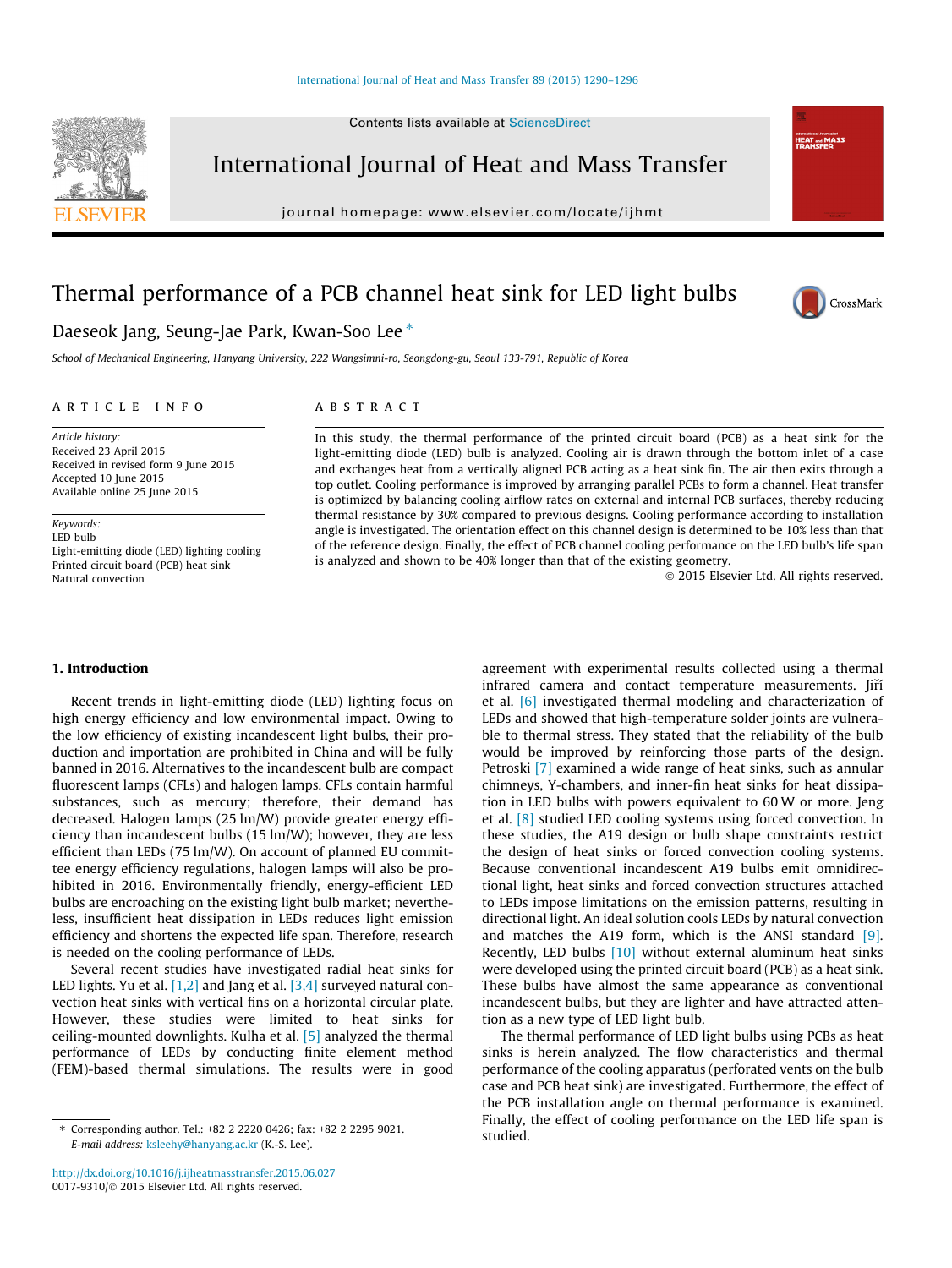#### Nomenclature

| A<br>B                                                   | heat transfer area $[m^2]$<br>projected initial constant derived by the least-squares                                                                                                                                                                                                                | u<br>$\mathbf{v}$                                                   | velocity [m/s]<br>velocity vector [m/s]                                                                                                                                                                                                                                                                                                                   |
|----------------------------------------------------------|------------------------------------------------------------------------------------------------------------------------------------------------------------------------------------------------------------------------------------------------------------------------------------------------------|---------------------------------------------------------------------|-----------------------------------------------------------------------------------------------------------------------------------------------------------------------------------------------------------------------------------------------------------------------------------------------------------------------------------------------------------|
| С<br>$E_{\rm a}$<br>F<br>g<br>h<br>k<br>$k_{\rm B}$<br>m | curve fit<br>specific heat $[J/(kg K)]$<br>activation energy [eV]<br>body force vector per unit volume<br>gravity acceleration $[m/s^2]$<br>height [mm]<br>thermal conductivity $[W/(m K)]$<br>Boltzmann's constant [eV/K]<br>lumen maintenance life [hours]<br>length [mm]<br>mass flow rate [kg/s] | Greek symbols<br>α<br>$\gamma$<br>η<br>$\rho$<br>Φ<br>ε<br>$\theta$ | decay rate constant<br>coefficient of volume expansion $[K^{-1}]$<br>thermal loss ratio, $\frac{Q_{net}}{P_{convert} \text{DC}}$<br>power factor, $\frac{P_{\text{convert, DC}}}{P_{\text{supply, AC}}}$<br>density $\lceil \text{kg/m}^3 \rceil$<br>averaged normalized luminous flux output<br>emissivity<br>angle of inclination $\lceil \circ \rceil$ |
| n<br>$n_{\rm r}$<br>P<br>Q<br>$R_{TH}$<br>S<br>S         | normal direction vector<br>refractive index<br>electric power [W]<br>heat transfer rate [W]<br>thermal resistance $[°C/W]$<br>source term $\left[\frac{\text{W}}{\text{m}^3}\right]$<br>surface<br>temperature [K]<br>time $[s]$                                                                     | Subscripts<br>offset<br>h<br>p<br>S<br>W<br>$\infty$                | offset between PCB channels<br>heat<br>in situ<br>maintained lumen output percentage<br>soldering (case)<br>wall<br>ambient                                                                                                                                                                                                                               |

#### 2. Mathematical modeling

#### 2.1. Numerical model

[Fig. 1](#page--1-0) shows a typical LED bulb, which is the focus of this study. The bulb and screw base were respectively designed to ANSI standards A19 and E26. Vents were patterned in the top and bottom of the bulb to enable the flow of cooling air. The PCB consisted of four intersecting planes that were perpendicularly aligned. By placing an LED chip on each side of the PCB, the bulb emitted omnidirectional light, much like the filament of an incandescent bulb. To make the analysis domain independent of the installation angle, a sphere whose center was the center of the bulb was set as a control volume (see [Fig. 2](#page--1-0)). The following assumptions were applied for numerical analysis.

(1) Flow is three-dimensional and laminar.

(2) Air density is calculated by the ideal gas law  $[11]$ .

(3) PCB surfaces are gray and diffuse [\[10\].](#page--1-0)

The following governing equations were applied for numerical analysis.

Fluid region

Continuity equation:

$$
\nabla \cdot (\rho \mathbf{v}) = 0. \tag{1}
$$

Momentum equation:

$$
\rho \frac{D\mathbf{v}}{Dt} = -\nabla P + \mu \nabla^2 \mathbf{v} + \mathbf{F} \text{ (for z-direction } \mathbf{F} = -\rho g). \tag{2}
$$

Energy equation:

 $\rho C \frac{DT}{Dt} = \nabla \cdot (k \nabla T) + \frac{DP}{Dt}$  $\frac{\partial I}{\partial t}$  (3)

Solid region

$$
\rho C \frac{DT}{Dt} = \nabla \cdot (k \nabla T) + S_h. \tag{4}
$$

The LED chip was treated as a volumetric heat source; its heat generation was applied as a term  $(S_h)$  in the energy equations. The boundary conditions are indicated in [Table 1.](#page--1-0) The radiative heat transfer model was calculated using a discrete ordinates model [\[11\].](#page--1-0)

#### 2.2. Numerical methods

To couple the pressure and velocity in numerical analysis, the SIMPLE algorithm was applied. Using a second-order upwind scheme, the convection term of each governing equation and energy equation was discretized. The iterative convergence criterion was that the maximum relative error of dependent variables was less than  $10^{-5}$ . Considering the time taken to converge on a solution for PCB temperature, the computational domain radius was investigated from one to three times the height of the bulb. As a result, a domain 1.8 times the height of the bulb, with a temperature variation less than 0.5%, was selected. Considering the grid dependency, the number of elements was tested from 750,000 to 3,800,000. From that point, a mesh of 2,403,454 elements was selected on account of its temperature variation of less than 0.5%.

#### 3. Experiment and validation

Experiments were performed to validate the numerical model using the configuration shown in Fig.  $3(a)$ . Temperatures were measured using thermocouples (Omega TT-T-36 SLE) at four PCB solder points and three ambient air points. The PCB and diffuser case emissivities were calculated for numerical analysis by indirect measurements using an infrared thermal camera. They were determined to be  $\varepsilon_{\text{PCB}}$  = 0.84 and  $\varepsilon_{\text{Diffuser case}}$  = 0.9, respectively. Thermal resistance was selected as a performance index for evaluating the cooling performance of the PCB. It is defined as follows:

$$
R_{\rm TH} = \frac{(T_{\rm soldering} - T_{\infty})}{\dot{Q}_{\rm net}},\tag{5}
$$

where

$$
\dot{Q}_{net} = \eta \gamma P_{supply,AC}, \quad \eta = \frac{P_{convert,DC}}{P_{supply,AC}}, \quad \gamma = \frac{\dot{Q}_{net}}{P_{convert,DC}}.
$$